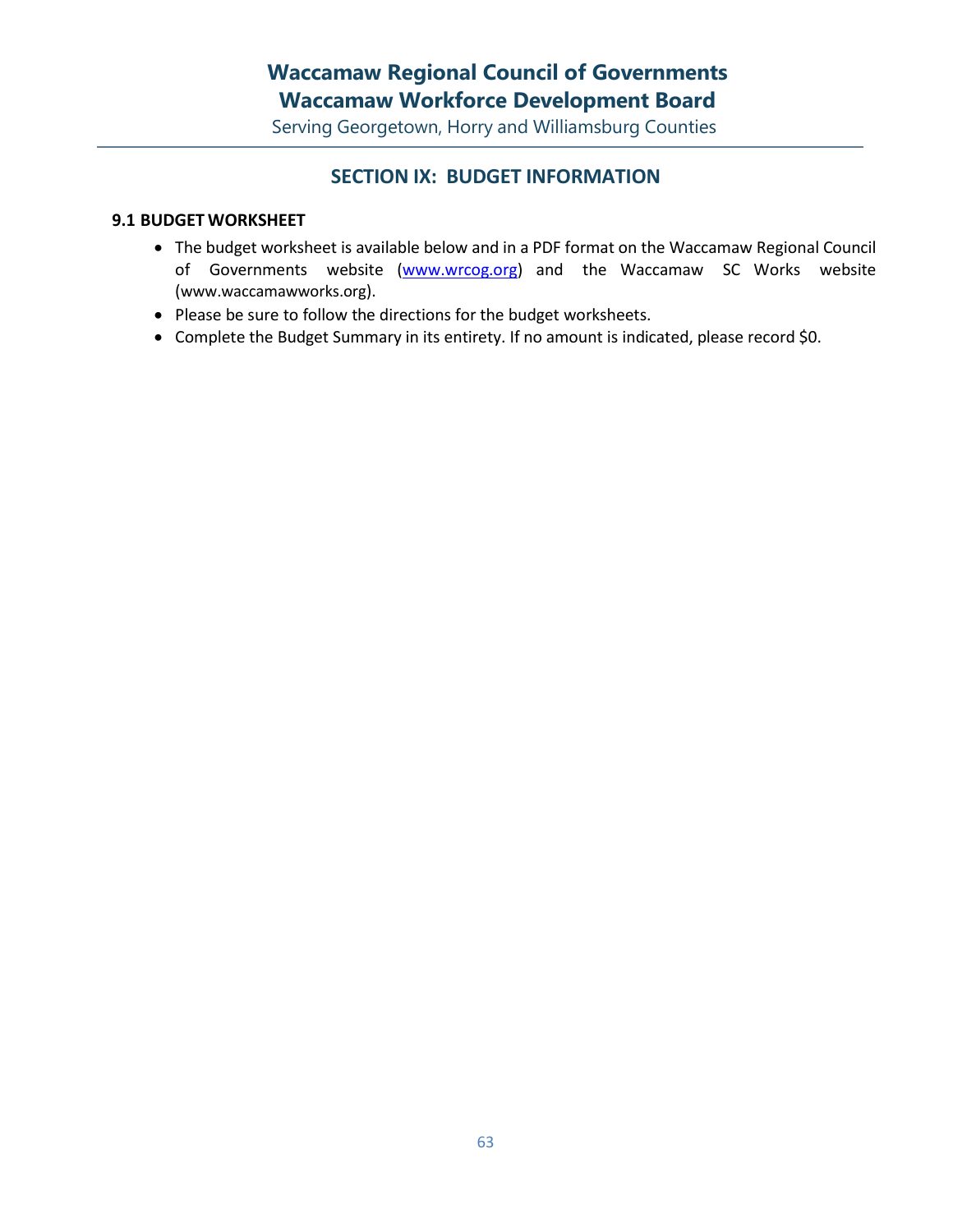# **Waccamaw Regional Council of Governments Waccamaw Workforce Development Board**

Serving Georgetown, Horry and Williamsburg Counties

**Page 1**

| <b>BUDGET SUMMARY</b><br><b>WIOA ADULT PROGRAM</b>                                                                                                                                                                             |                                                                                                                             |  |  |  |
|--------------------------------------------------------------------------------------------------------------------------------------------------------------------------------------------------------------------------------|-----------------------------------------------------------------------------------------------------------------------------|--|--|--|
| <b>LINE ITEMS</b>                                                                                                                                                                                                              | <b>TOTAL BUDGET</b>                                                                                                         |  |  |  |
| <b>Staff Salaries and Fringe Benefits</b><br>(Complete attached Staff Benefits Chart)                                                                                                                                          |                                                                                                                             |  |  |  |
| <i>*Facilities Cost (space)</i>                                                                                                                                                                                                | $\frac{1}{2}$                                                                                                               |  |  |  |
| <b>Equipment</b>                                                                                                                                                                                                               | $\mathbb{S}$<br><u> The Communication of the Communication</u>                                                              |  |  |  |
| <b>Operating Expenses</b>                                                                                                                                                                                                      |                                                                                                                             |  |  |  |
| Telephone                                                                                                                                                                                                                      |                                                                                                                             |  |  |  |
| Postage                                                                                                                                                                                                                        |                                                                                                                             |  |  |  |
| <b>FAX</b>                                                                                                                                                                                                                     | \$                                                                                                                          |  |  |  |
| <b>Staff Travel</b>                                                                                                                                                                                                            | <u> 1989 - Andrea Station Barbara, amerikan per</u>                                                                         |  |  |  |
| <b>Office Supplies</b>                                                                                                                                                                                                         | \$<br><u> 1989 - Johann Barn, mars and de Branch Barn, mars and de Branch Barn, mars and de Branch Barn, mars and de Br</u> |  |  |  |
| Copying                                                                                                                                                                                                                        | \$<br><u> 1989 - Johann Barbara, martxa a</u>                                                                               |  |  |  |
| <b>Equipment Repairs and Maintenance</b>                                                                                                                                                                                       | \$                                                                                                                          |  |  |  |
| <b>Utilities Cost</b>                                                                                                                                                                                                          | \$                                                                                                                          |  |  |  |
| Other:                                                                                                                                                                                                                         | \$<br>the company of the company of the company of                                                                          |  |  |  |
|                                                                                                                                                                                                                                |                                                                                                                             |  |  |  |
| <b>Total:</b>                                                                                                                                                                                                                  | $\sim$                                                                                                                      |  |  |  |
|                                                                                                                                                                                                                                |                                                                                                                             |  |  |  |
| <b>Training Costs</b>                                                                                                                                                                                                          |                                                                                                                             |  |  |  |
| (This must be a minimum of 40%)                                                                                                                                                                                                |                                                                                                                             |  |  |  |
| Tuition (ITA)                                                                                                                                                                                                                  |                                                                                                                             |  |  |  |
| <b>GED Training</b>                                                                                                                                                                                                            | \$<br><u> 1990 - Johann Barbara, martin a</u>                                                                               |  |  |  |
| On-the-Job Training                                                                                                                                                                                                            | \$                                                                                                                          |  |  |  |
| Work Experience                                                                                                                                                                                                                | \$                                                                                                                          |  |  |  |
| Other:                                                                                                                                                                                                                         | \$                                                                                                                          |  |  |  |
| <b>Supportive Service Costs</b>                                                                                                                                                                                                |                                                                                                                             |  |  |  |
| Childcare                                                                                                                                                                                                                      | <u> 1980 - Johann Barbara, martin a</u>                                                                                     |  |  |  |
| Transportation                                                                                                                                                                                                                 | <u> 1980 - Johann Barbara, martin a</u>                                                                                     |  |  |  |
| Other: 2000 Chemical Contract of the Chemical Contract of the Chemical Contract of the Chemical Contract of the Chemical Contract of the Chemical Contract of the Chemical Contract of the Chemical Contract of the Chemical C |                                                                                                                             |  |  |  |
|                                                                                                                                                                                                                                |                                                                                                                             |  |  |  |
| Total: (Training Costs and Supportive Service Costs)                                                                                                                                                                           | \$                                                                                                                          |  |  |  |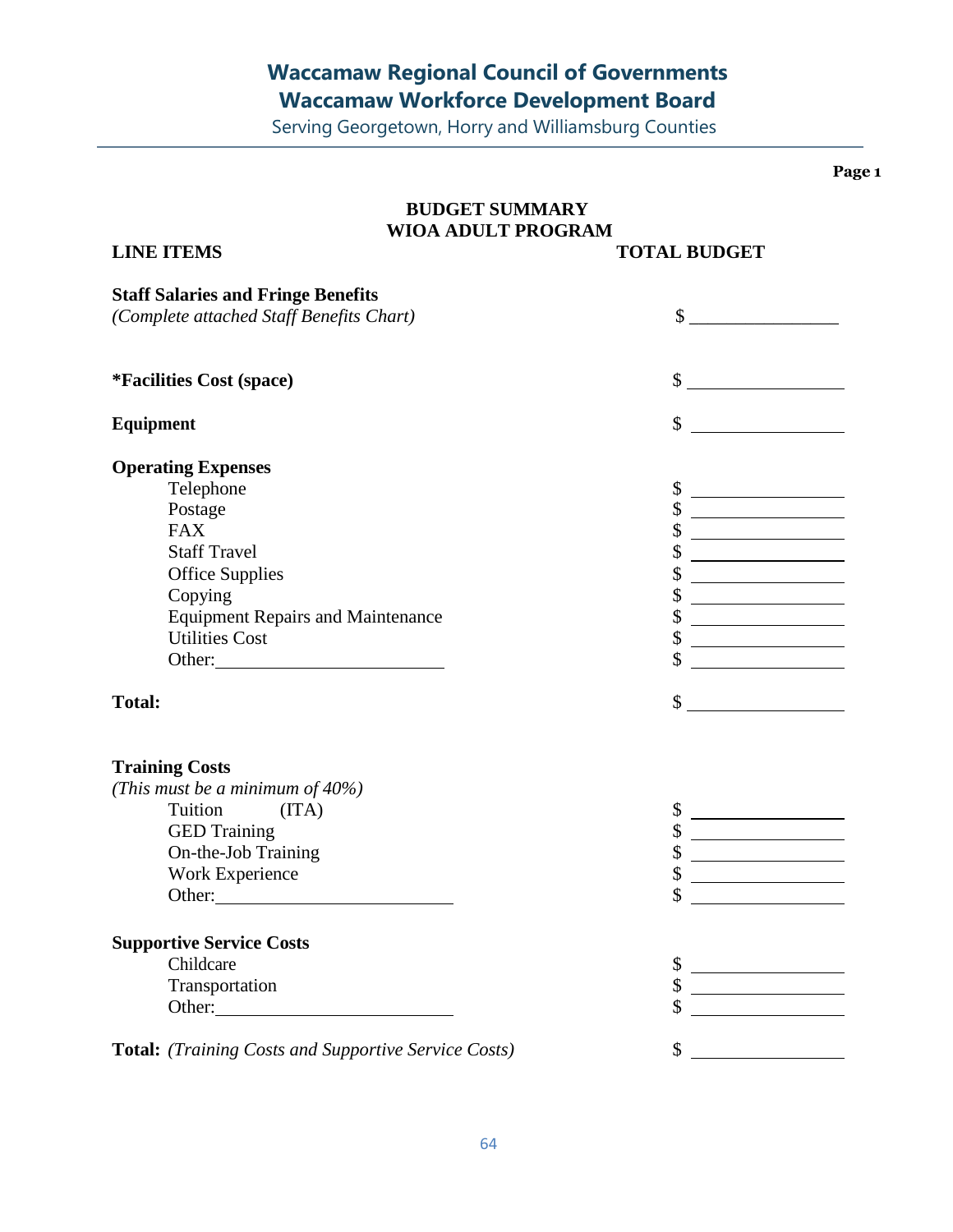## **Waccamaw Regional Council of Governments Waccamaw Workforce Development Board**

Serving Georgetown, Horry and Williamsburg Counties

**Page 2**

| <b>Staff Training/Technical Assistance Costs</b><br>(GSA travel and expense rate will apply) | \$ |
|----------------------------------------------------------------------------------------------|----|
| <b>Other Direct Costs</b>                                                                    | \$ |
| <b>Profit</b>                                                                                | \$ |
| <b>**Indirect Costs</b><br>(Please include a copy of the Indirect Cost Plan)                 |    |
| <b>GRAND TOTAL:</b>                                                                          |    |

*\*(Please indicate how you derived at this figure.)*

*\*\* INDIRECT COSTS - State agencies that have an approved indirect cost plan must include indirect costs as a part of their application. The amount of allowable indirect costs will be negotiated after the contract award. No services that are included in indirect costs may be direct charged. Indirect cost plans must be submitted upon award and must specify services that are included in the indirect charges.*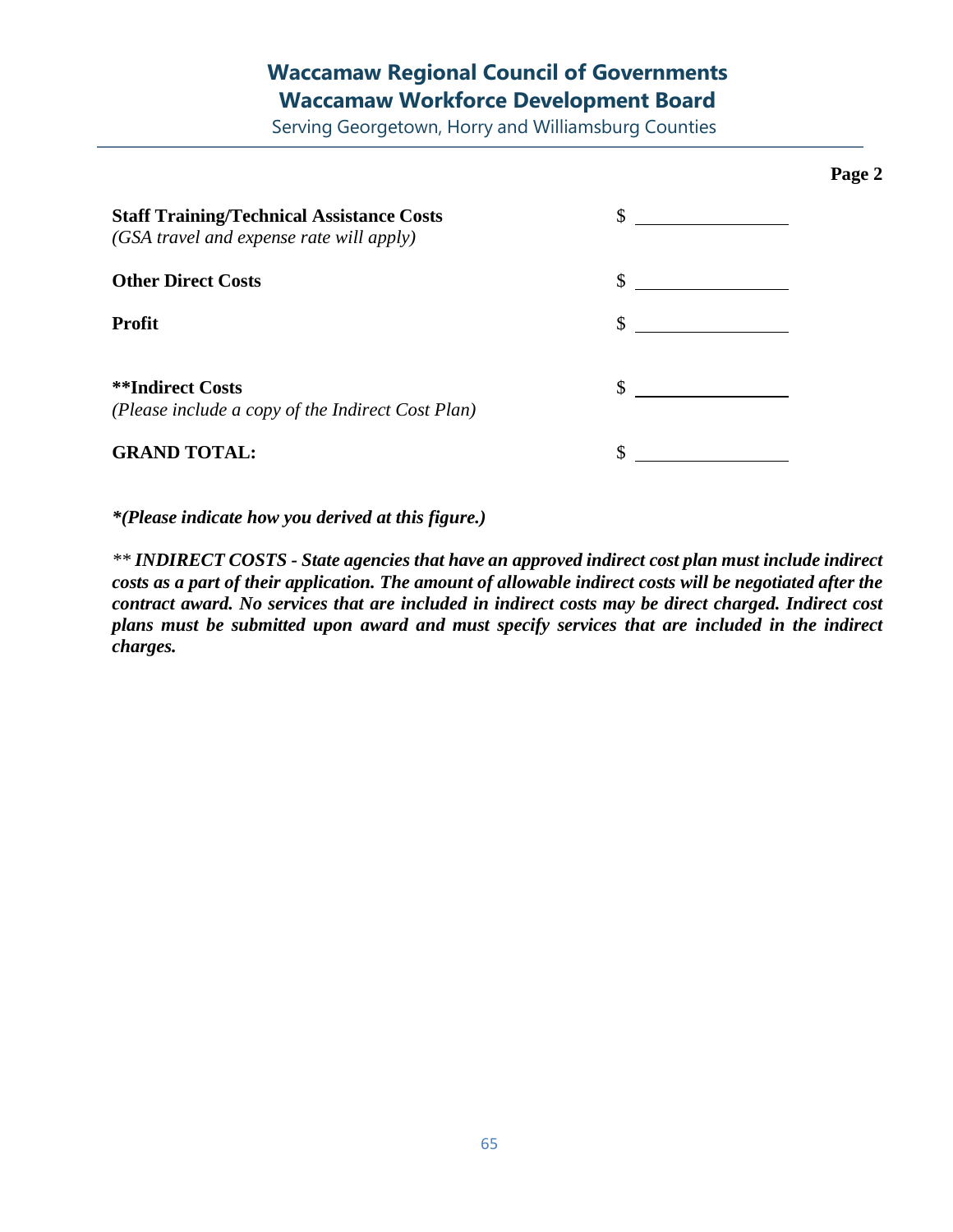Serving Georgetown, Horry and Williamsburg Counties

**Page 3**

### **STAFF BENEFITS CHART**

| (A)                                   | (B)                                                            | (C)                      | (D)        | (Col. BxCxD)      |
|---------------------------------------|----------------------------------------------------------------|--------------------------|------------|-------------------|
| <b>Position</b>                       | <b>WIOA</b><br><b>Funded</b><br><b>Base Salary</b><br>Per Week | WIOA % of<br><b>Time</b> | # of Weeks | <b>Total Cost</b> |
|                                       |                                                                |                          |            |                   |
|                                       |                                                                |                          |            |                   |
|                                       |                                                                |                          |            |                   |
|                                       |                                                                |                          |            |                   |
|                                       |                                                                |                          |            |                   |
|                                       |                                                                |                          |            |                   |
|                                       |                                                                |                          |            |                   |
| <b>TOTAL STAFF</b><br><b>SALARIES</b> |                                                                |                          |            |                   |

### **STAFF FRINGE CHART**

| Fringe                             | <b>Total Cost</b> |
|------------------------------------|-------------------|
| $FICA - 7.65\% \times \$$          |                   |
| <b>Health Insurance</b>            |                   |
| Worker's Comp - $\_\_\_\_\_\$ x \$ |                   |
| Unemployment Insurance             |                   |
| Retirement/Pension - % x<br>\$     |                   |
| Other                              |                   |
| TOTAL FRINGE BENEFITS              |                   |

**Add Total Staff Salaries and Total Fringe Benefits and place it on the first line of the Budget Summary.**

**Grand Total: Salary & Fringes \$**